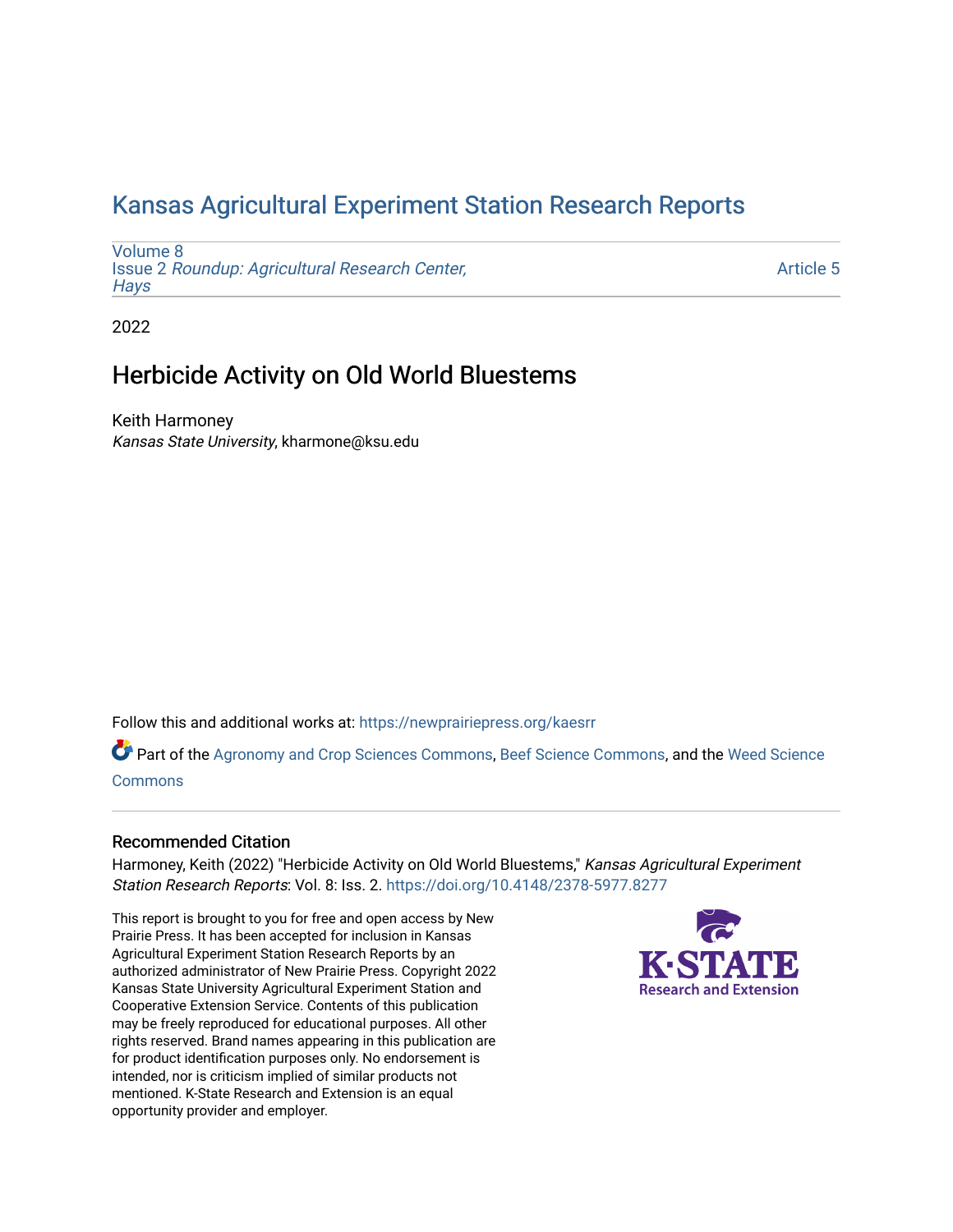# Herbicide Activity on Old World Bluestems

# **Abstract**

Two main species of old world bluestems (OWB), yellow bluestem (Bothriochloa ischaemum) and Caucasian bluestem (Bothriochloa bladhii), have encroached on rangelands, pastures, and road right-ofways in Kansas. Patches of these OWB have been shown to reduce species diversity and abundance at multiple trophic levels, and pose a long-term threat to native plant, insect, rodent, and grassland bird populations. These OWB species are utilized by cattle early in the growing season, directly following prescribed burns, and during droughts when other forages lack water uptake and may go dormant. However, these OWB species mature more quickly than native grass species and quickly form stem tissue, thus losing palatability to grazing animals rather rapidly compared to native grass species. In native pastures where OWB has invaded, native species may become overutilized because animals avoid the OWB. This weakens the native grasses and allows OWB to have a competitive advantage for moisture and nutrient resources. Over time, patches of OWB have expanded from 2.5 to 3.5 times their original patch size in 9 years, or a 15% annually compounded patch growth rate, when left uncontrolled. Several herbicides have been analyzed for OWB control, but glyphosate and imazapyr are the two herbicides that in the past have been shown to reduce OWB abundance most effectively in pastures. However, other herbicides with new label information for use in different forms of grassland or recreation areas may also have some activity on OWB and provide control. This study was performed to test several alternative herbicides with no known prior history of evaluation for control of OWB.

# Keywords

Caucasian bluestem, control, plant frequency, rangelands, yellow bluestem

## Creative Commons License



This work is licensed under a [Creative Commons Attribution 4.0 License](https://creativecommons.org/licenses/by/4.0/).

#### Cover Page Footnote

This research was partially funded by the U.S. Department of Agriculture Kansas Natural Resources Conservation Service through Conservation Innovation Grant NR186215XXXXG003.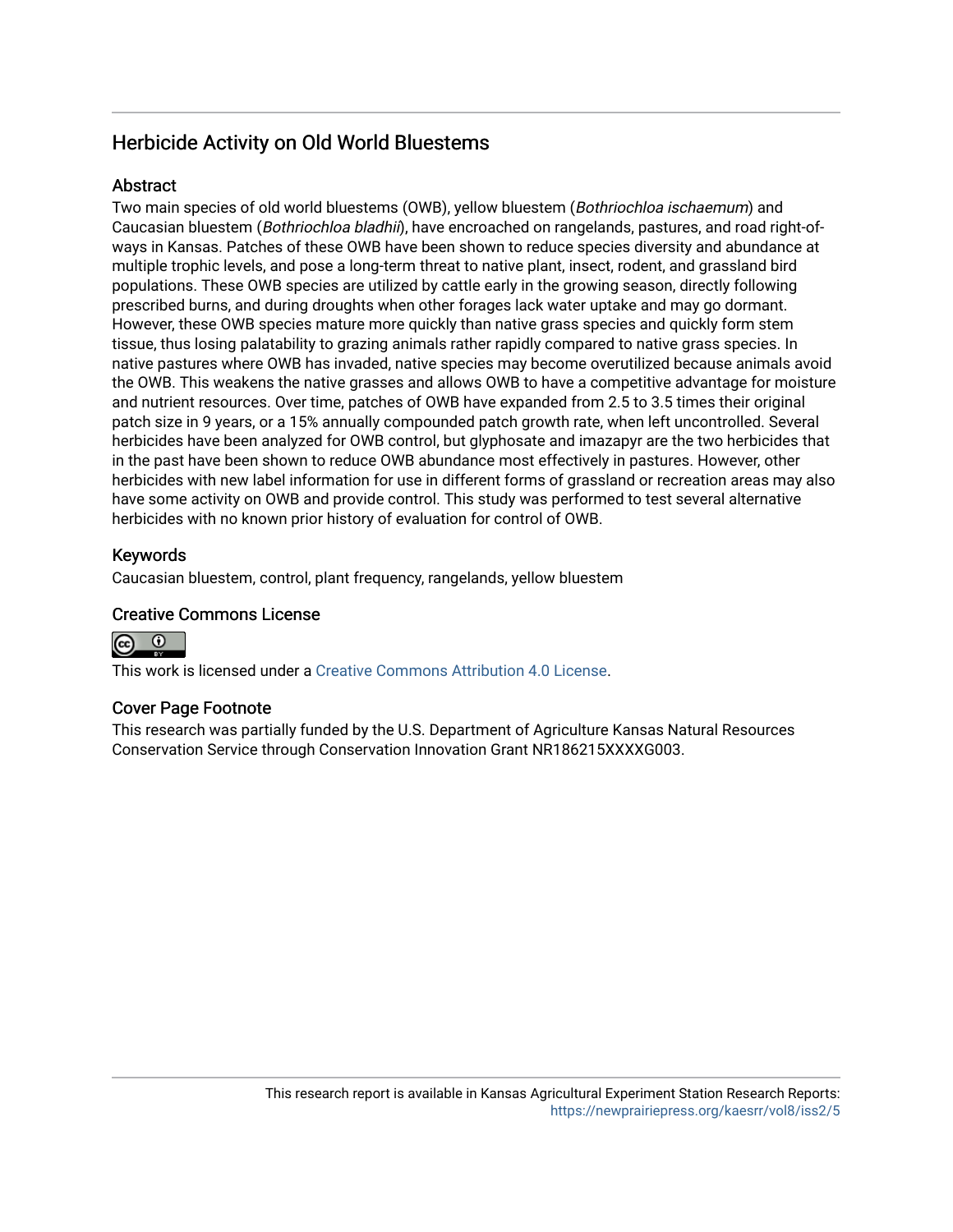

# Herbicide Activity on Old World Bluestems

# *Keith Harmoney*

# **Introduction**

Two main species of old world bluestems (OWB), yellow bluestem (*Bothriochloa ischaemum*) and Caucasian bluestem (*Bothriochloa bladhii*), have encroached on rangelands, pastures, and road right-of-ways in Kansas. Patches of these OWB have been shown to reduce species diversity and abundance at multiple trophic levels, and pose a long-term threat to native plant, insect, rodent, and grassland bird populations. These OWB species are utilized by cattle early in the growing season, directly following prescribed burns, and during droughts when other forages lack water uptake and may go dormant. However, these OWB species mature more quickly than native grass species and quickly form stem tissue, thus losing palatability to grazing animals rather rapidly compared to native grass species. In native pastures where OWB has invaded, native species may become overutilized because animals avoid the OWB. This weakens the native grasses and allows OWB to have a competitive advantage for moisture and nutrient resources. Over time, patches of OWB have expanded from 2.5 to 3.5 times their original patch size in 9 years, or a 15% annually compounded patch growth rate, when left uncontrolled. Several herbicides have been analyzed for OWB control, but glyphosate and imazapyr are the two herbicides that in the past have been shown to reduce OWB abundance most effectively in pastures. However, other herbicides with new label information for use in different forms of grassland or recreation areas may also have some activity on OWB and provide control. This study was performed to test several alternative herbicides with no known prior history of evaluation for control of OWB.

# Experimental procedures

Herbicide test plots were evaluated in nearly solid stands of yellow bluestem and Caucasian bluestem. Plots were evaluated for OWB frequency, or the presence of OWB rooted within 100 small squares, each  $4 \times 4$  inches in size within a square  $40 \times 40$  inch frame, prior to herbicide application, and were also evaluated for OWB control 60 days following herbicide treatment. Control ratings were based on the amount of injury and the reduced production compared to untreated OWB plants. One year after herbicide treatment, OWB control and frequency were evaluated again to see if control observed during the year of treatment carried over into the next year. Herbicides were applied to plots arranged in a randomized complete block design with four replications. New locations of separate yellow and Caucasian bluestem stands were used in 2019 and 2020, for a total of four distinct and complete experiment locations. Herbicide treatments included the following rates of active ingredient: 1) fluazifop-P 6.0 oz/acre, 2) glyphosate 2.0 lb/acre, 3) halosulfuron 0.9975 oz/acre, 4) imazapyr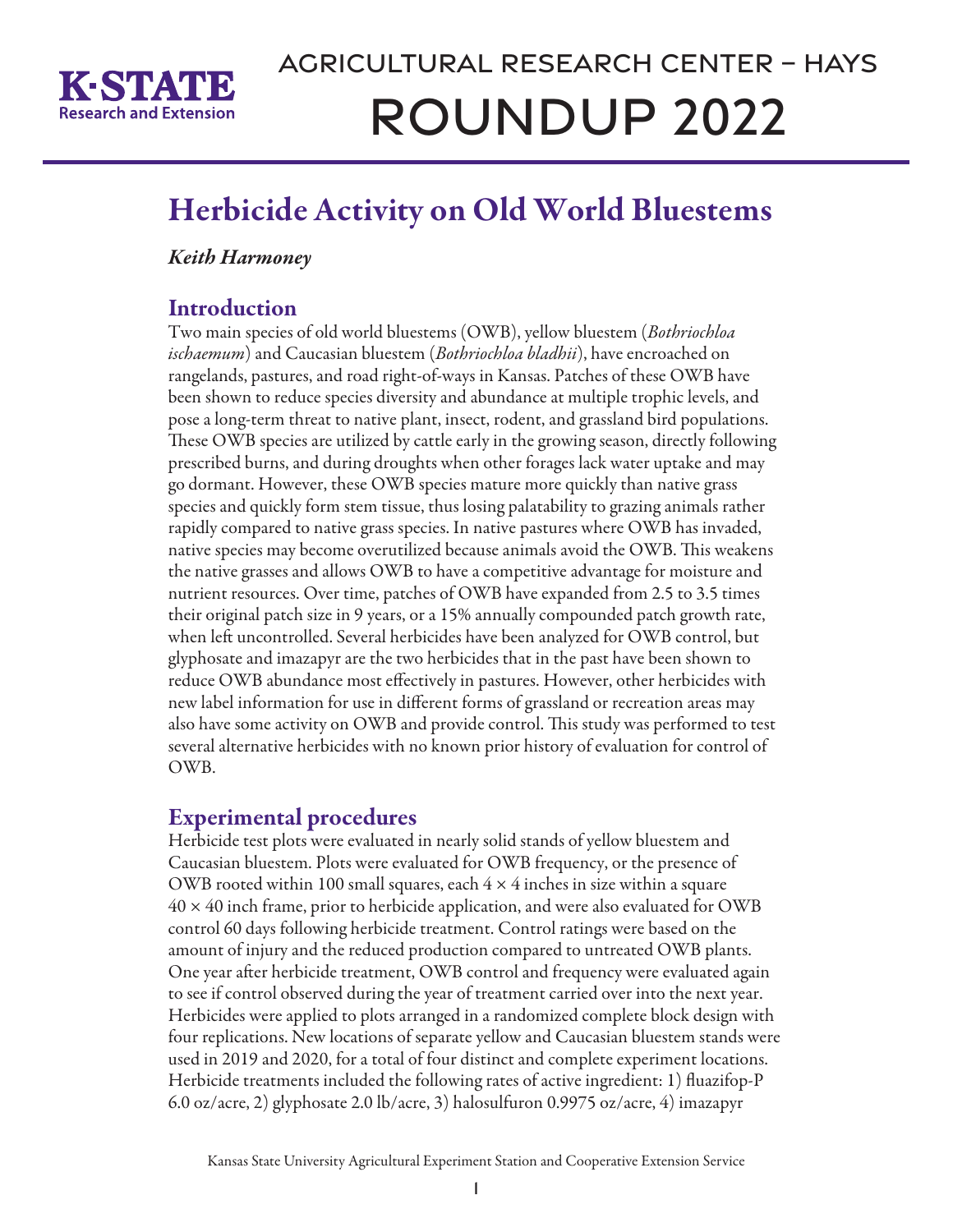#### 2022 Agricultural Research Center–Hays

0.5 lb/acre, 5) mesotrione 3.0 oz/acre, 6) rimisulfuron 0.75 oz/acre, 7) sulfosulfuron 0.9975 oz/acre, and 8) untreated control. All herbicides were sprayed at 30 psi with an equivalent of 17 gallons/acre water carrier, and included a non-ionic surfactant at  $0.5\%$  v/v.

## Results and Discussion

The frequency of OWB plants prior to herbicide application was not different between any of the herbicides. Combined across years, yellow bluestem frequency within the large frame was 93% and Caucasian bluestem frequency was 80% prior to herbicides being applied. Sixty days following application, glyphosate tended to display the greatest control of both yellow and Caucasian bluestem, followed by fluazifop-P and rimisulfuron (Table 1). Control of OWB 60 days after treatment with imazapyr was highly variable, with poor control in 2019 but much improved control, more closely resembling glyphosate control in 2020. Imazapyr variability was unexpected as it is one of the two primary herbicide recommendations for OWB spot control in pasture. During the year of treatment, fluazifop-P and rimisulfuron showed as much potential for OWB control as imazapyr. However, that control was short-lived and did not extend to the next growing season. One year after herbicide application, glyphosate provided much better control of both yellow and Caucasian bluestem than all other herbicides applied in the trial (Table 2). Glyphosate control 1 year after treatment was significantly greater in plots treated in 2019 than 2020; however, in both years of treatment, control with glyphosate was much greater than with any other herbicide. Greater control of both OWB species 1 year after treatment with glyphosate also translated into lower frequency of both OWB species 1 year after treatment. Frequency of both OWB species was below 26% when treating with glyphosate (Table 3). All other herbicides had an OWB frequency of near 90% or greater 1 year after treatment. Imazapyr has provided adequate control of OWB during the year after treatment in multiple prior experiments and in actual production pastures. The lack of control and the high OWB frequency with imazapyr during the year after treatment was unexpected in the current experiment.

# **Implications**

Glyphosate continues to be the most reliable herbicide for control of OWB. However, glyphosate is non-selective and will also kill all other desirable pasture vegetation if treated. Imazapyr was variable in this trial, but has also provided adequate OWB control in prior experiments and in general production pastures. Most native tall and mid-grasses show tolerance and survival to low rates of imazapyr that are able to provide some control of OWB. Fluazifop-P and rimisulfuron showed initial OWB injury and control that was as good as imazapyr, although control did not extend into the next season in this trial. These two herbicides may have potential for further experimentation to control OWB.

*Brand names appearing in this publication are for product identification purposes only. No endorsement is intended, nor is criticism implied of similar products not mentioned. Persons using such products assume responsibility for their use in accordance with current label directions of the manufacturer.*

Kansas State University Agricultural Experiment Station and Cooperative Extension Service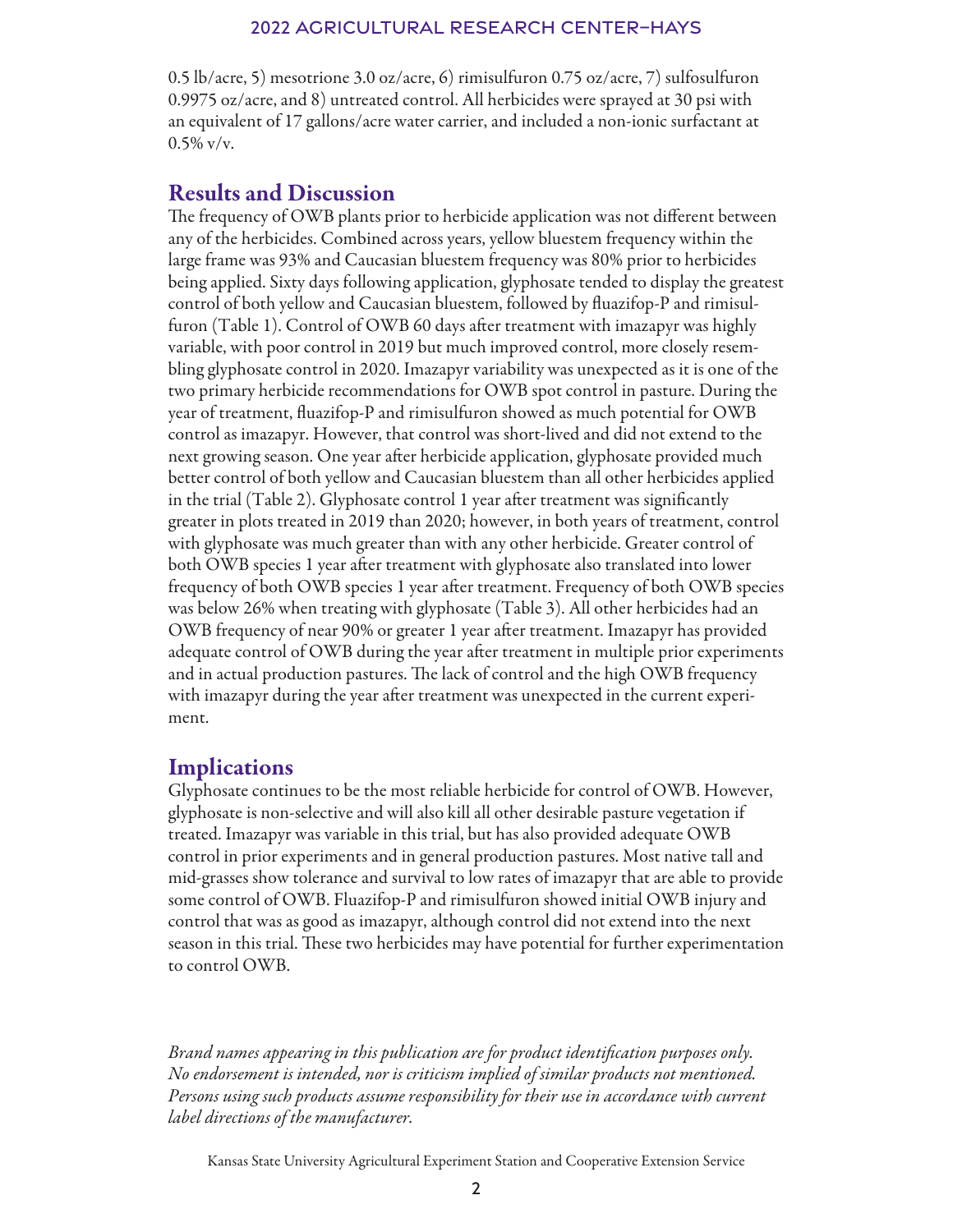#### 2022 Agricultural Research Center–Hays

|               | <b>Yellow bluestem</b> |       |         | <b>Caucasian bluestem</b> |          |          |               |                |  |
|---------------|------------------------|-------|---------|---------------------------|----------|----------|---------------|----------------|--|
|               | 2019                   | 2020  | Avg. +  |                           | 2019     | 2020     | Avg.          |                |  |
| Herbicide     | Control %              |       |         |                           |          |          |               |                |  |
| Fluazifop-P   | 76                     | 76    | 76 b    |                           | 75       | 83       | 79 a          |                |  |
| Glyphosate    | 99                     | 97    | 98 a    |                           | 99       | $*75$    | 87            | $\overline{a}$ |  |
| Halosulfuron  |                        | 28    | $14$ de |                           | $\theta$ | 3        | 1             | d              |  |
| Imazapyr      | 8                      | $*81$ | 44c     |                           | 4        | $*78$    | $41\degree$ c |                |  |
| Mesotrione    | 3                      | $*23$ | 13 de   |                           | $\theta$ | $*21$    | 11            | d              |  |
| Rimisulfuron  | 82                     | 75    | 78 b    |                           | 61       | 66       | 64 h          |                |  |
| Sulfosulfuron | 31                     | 18    | 24 d    |                           | 41       | 41       | 41            | $\mathcal{C}$  |  |
| Untreated     | 4                      | 13    | 8<br>e  |                           | 3        | $\theta$ |               | d              |  |

| Table 1. Control of yellow and Caucasian old world bluestems 60 days after herbicide |  |
|--------------------------------------------------------------------------------------|--|
| treatment in 2019 and 2020                                                           |  |

\* Indicates control values for the herbicide are statistically different at *P* ≤ 0.05 than the same herbicide in the prior year.

† Averages with different letters indicate control values are statistically different at *P* ≤ 0.05.

|               | <b>Yellow bluestem</b> |          |                          |          | <b>Caucasian bluestem</b> |          |                |  |
|---------------|------------------------|----------|--------------------------|----------|---------------------------|----------|----------------|--|
|               | 2019                   | 2020     | Avg. $\dagger$           | 2019     | 2020                      |          | Avg.           |  |
| Herbicide     | Control %              |          |                          |          |                           |          |                |  |
| Fluazifop-P   | $\theta$               | 3        | b<br>1                   | $\Omega$ | 8                         | 4 b      |                |  |
| Glyphosate    | 100                    | $*82$    | 91<br><sub>a</sub>       | 99       | $*70$                     | 84       | $\overline{a}$ |  |
| Halosulfuron  |                        | $\Omega$ | <sub>b</sub><br>$\Omega$ | $\Omega$ | $\Omega$                  | $\Omega$ | $\mathcal{C}$  |  |
| Imazapyr      | $\theta$               | $*16$    | $\mathbf b$<br>8         | $\Omega$ | $*13$                     | 6        | <sub>b</sub>   |  |
| Mesotrione    |                        | $\Omega$ | $\mathbf b$<br>$\Omega$  | $\Omega$ | $\theta$                  | $\Omega$ | $\mathcal{C}$  |  |
| Rimisulfuron  | 3                      | $\theta$ | b<br>1                   | $\Omega$ | $\theta$                  | $\Omega$ | $\mathcal{C}$  |  |
| Sulfosulfuron |                        | $\theta$ | b                        | $\theta$ | $\theta$                  | $\Omega$ | $\mathcal{C}$  |  |
| Untreated     | 0                      | $\Omega$ | b<br>$\Omega$            | $\Omega$ |                           | 0        | $\mathbf{C}$   |  |

Table 2. Control of yellow and Caucasian old world bluestems 1 year after herbicide treatment in 2019 and 2020

\* Indicates control values for the herbicide are statistically different at *P* ≤ 0.05 than the same herbicide in the prior year.

† Averages with different letters indicate control values are statistically different at *P* ≤ 0.05.